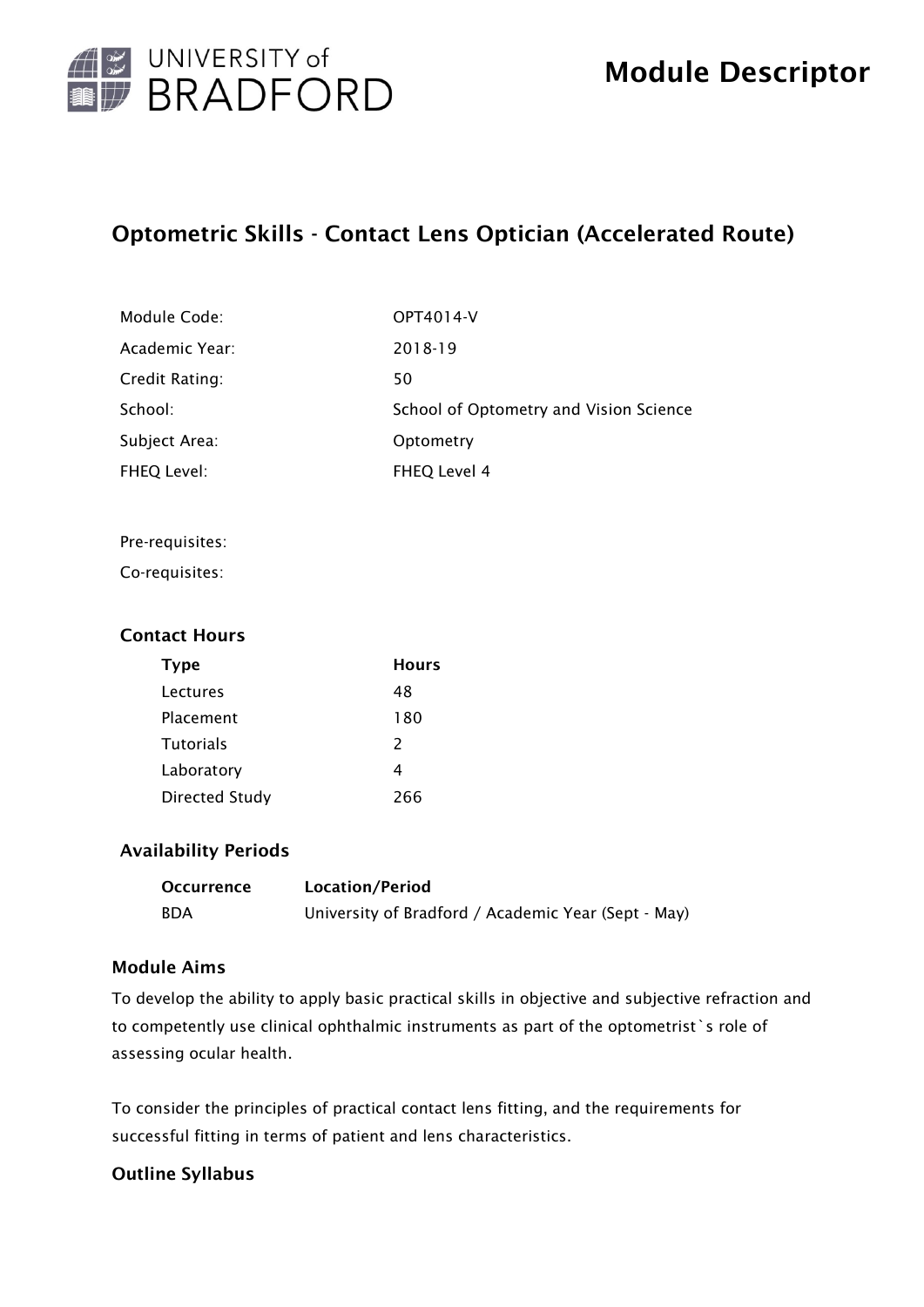An introduction to clinical observation & description skills; slit lamp; indirect ophthalmoscopy; observation & description of ocular structures (anterior segment, lens, ocular fundus); tonometry (primarily non-contact); visual pathway assessment (perimetry, pupils).

Assessment of refractive error & acuity measurement (logMAR & Snellen). 4. Retinoscopy; 5. Subjective refraction; 6. Planning practice learning programme.

Practical clinical sessions:

- 1. Slit lamp biomicroscopy;
- 2. Indirect ophthalmoscopy;
- 3.Non Contact tonometry;
- 4.Visual pathway assessment;
- 5. Retinoscopy;
- 6. Subjective refraction;
- 7. Combining retinoscopy & subjective refraction.

Directed learning:

1. Development of basic competency in Slit Lamp Biomicroscopy, Slit Lamp based Binocular Indirect Ophthalmoscopy, Non-Contact Tonometry & Visual Field Assessment through examination of staff and colleagues in optometric practice &examination of the model eyes supplied.

2. Measurement of visual acuity using standard optometric charts.

3. Development of basic competency in retinoscopy & subjective refraction.

4. Observation of common ocular conditions & common problems associated with the use of a retinoscope & subjective refraction under the direct supervision of an optometrist. The suitability of any prospective patient for contact lenses.The procedures adopted in fitting advanced contact lenses are covered, including toric, presbyopic & therapeutic contact lenses. Different refractive surgery techniques are compared, particularly in relation to their advantages & disadvantages.

## Module Learning Outcomes

*On successful completion of this module, students will be able to...*

- 1 Apply the basic principles of optics which underpin subjective and objective refraction.
- 10 Construct a practice learning programme in support of clinical skill development.
- 11 Follow a plan of actions to meet set targets.
- 12 Work together in small teams in support of career development.
- 13 Maintain a reflective logbook to demonstrate development of clinical skills.
- 14 Develop practitioner communication skills.
- 15 Demonstrate problem-solving skills in a variety of cases.
- 16 Access a variety of digital media through directed study
- 2 Explain the role of instrumentation for the examination of visual and ocular health.
- 3 Explain specialised aspects of contact lens fitting and contact lens wear.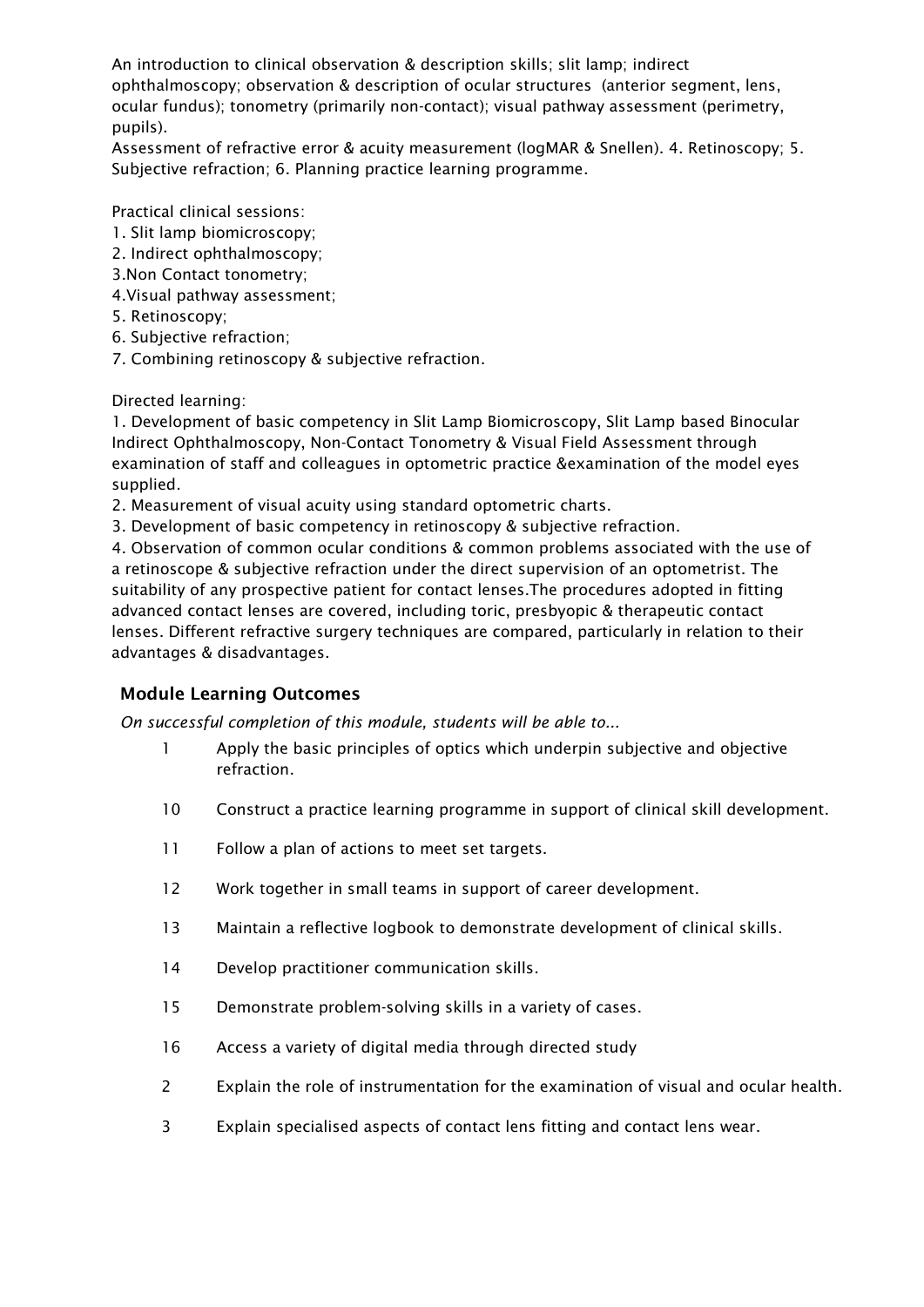- 4 Explain the ocular consequences of contact lens wear and demonstrate an ability to deal with undesirable changes.
- 5 Perform retinoscopy on a human subject to a basic level of competence.
- 6 Undertake subjective refraction using appropriate techniques to a basic level of competence.
- 7 Describe the information gained from the use of commonly used ophthalmic instruments.
- 8 Examine a patient`s eyes in a safe systematic manner with a selection of instruments.
- 9 Analyse clinical information from contact lens examinations and formulate appropriate tentative diagnoses and management strategies.

#### Learning, Teaching and Assessment Strategy

This is a work-based learning module supported by a study guide, and lectures and practical tuition within the Department. Students will be required to develop a practice learning programme in support of the learning outcomes described below. Practical skills will be developed in optometric practice under the guidance of qualified optometrists. Practical clinical sessions will support you in further development of your clinical skills in contact lens fitting.

| <b>Type</b> | Method                          | <b>Description</b>                                                                                           | Length    | Weightin<br>g | Final<br>Assess' |
|-------------|---------------------------------|--------------------------------------------------------------------------------------------------------------|-----------|---------------|------------------|
| Summative   | Examination<br>- closed book    | Closed book,<br>unseen written<br>examination on<br>contact lenses in<br>semester 3<br>examination<br>period | 1.5 hours | 23%           | No               |
| Summative   | Computerise<br>d<br>examination | Closed book<br>computerised<br>examination via<br>Blackboard (inc<br>MCQ) at the end<br>of the module        | 1 hour    | 8%            | No               |
| Summative   | Clinical<br>Assessment          | Clinical station<br>examination in<br>subjective and                                                         | 2 hours   | 23%           | No               |

#### Mode of Assessment